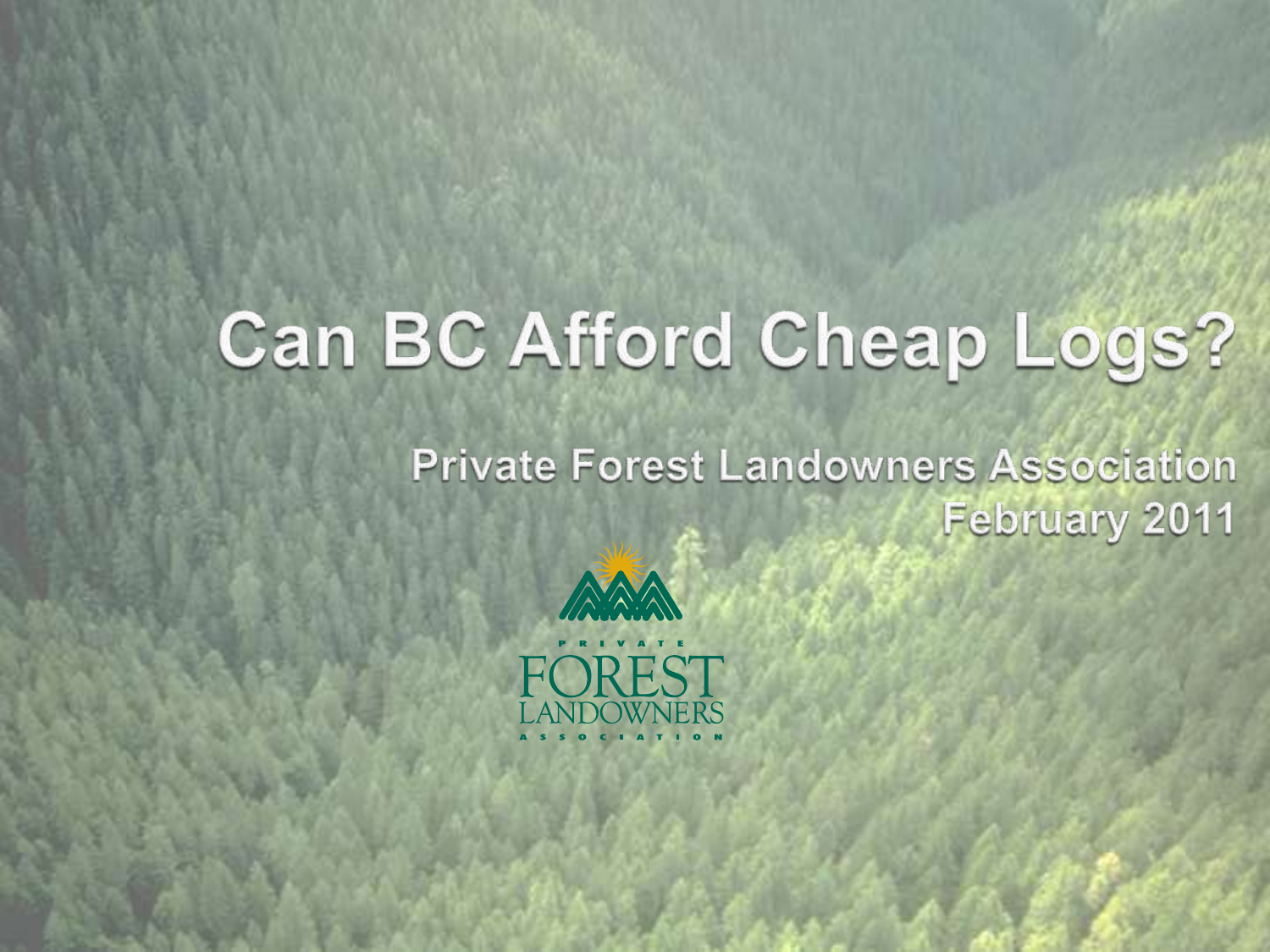# Introduction

Log prices in BC are lower than in other jurisdictions as a direct result of government intervention.

Low log prices have a significant negative impact on the management of BC forest land.

. Is this really 'good' public policy?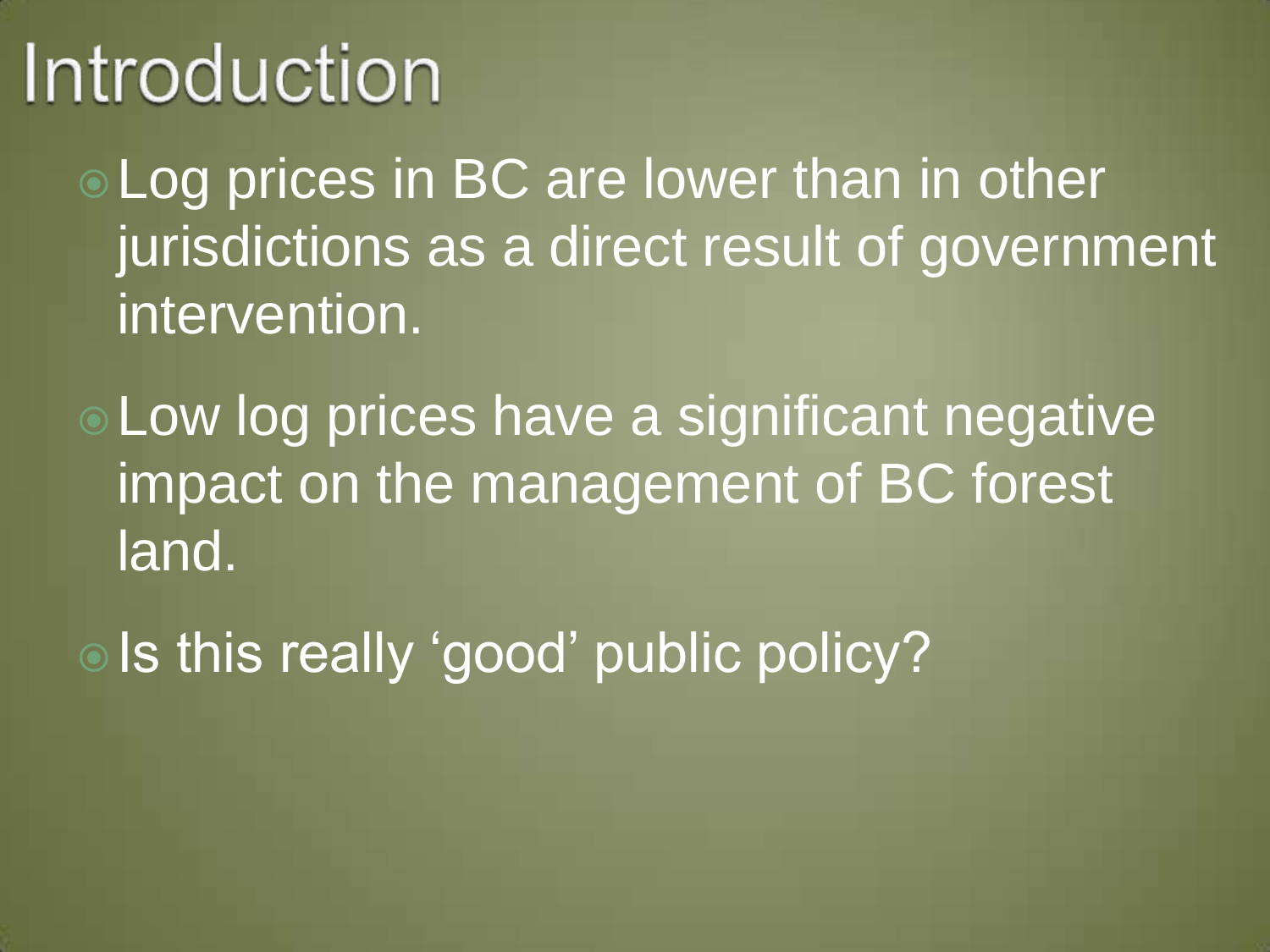What Does Government Intervention Accomplish? LOG EXPORT RESTRICTIONS ENABLE DOMESTIC LOG BUYERS TO FULLY CONTROL & MANIPULATE THE PRICE OF OUR FINAL PRODUCT.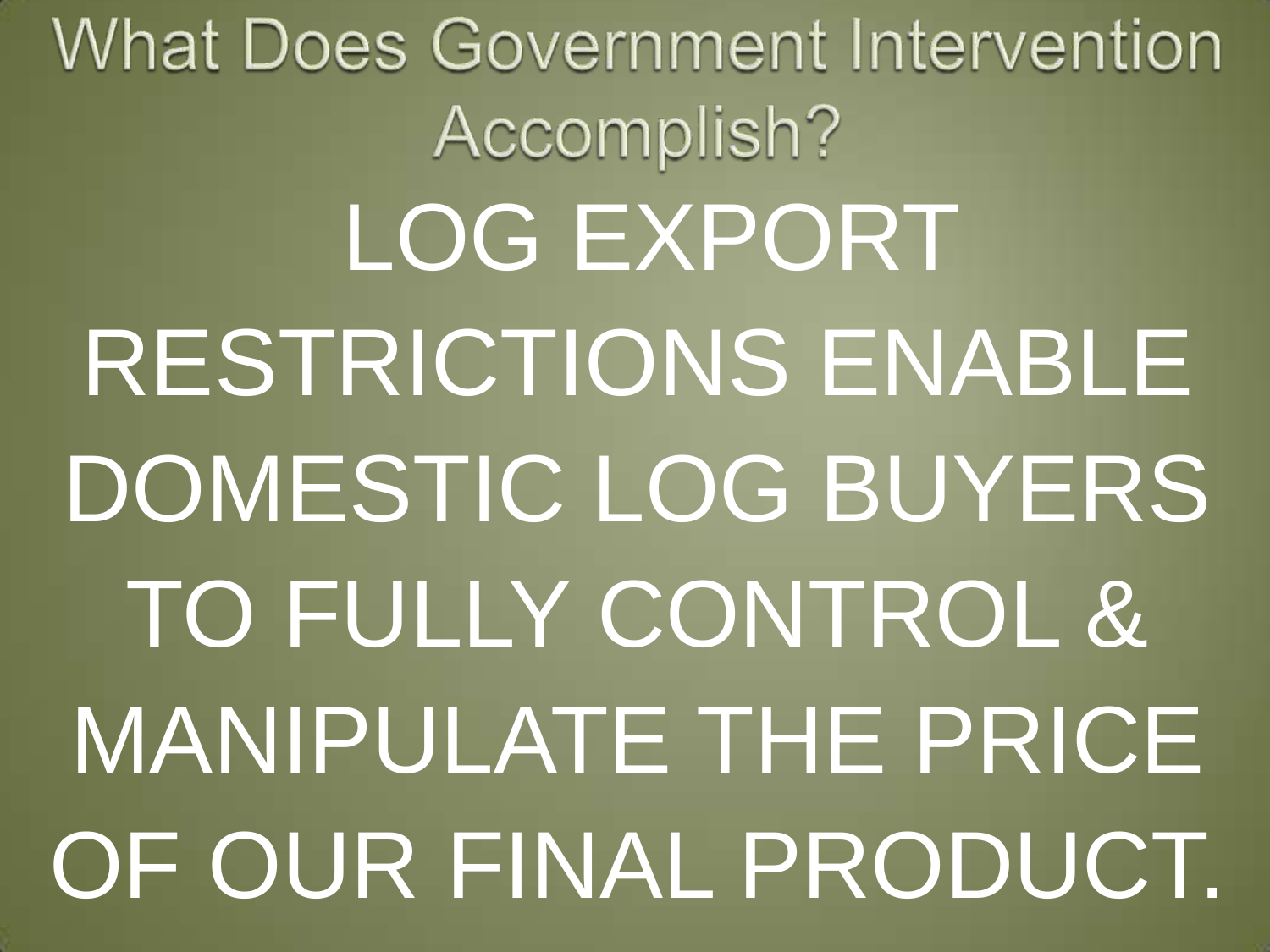

#### Subsidy?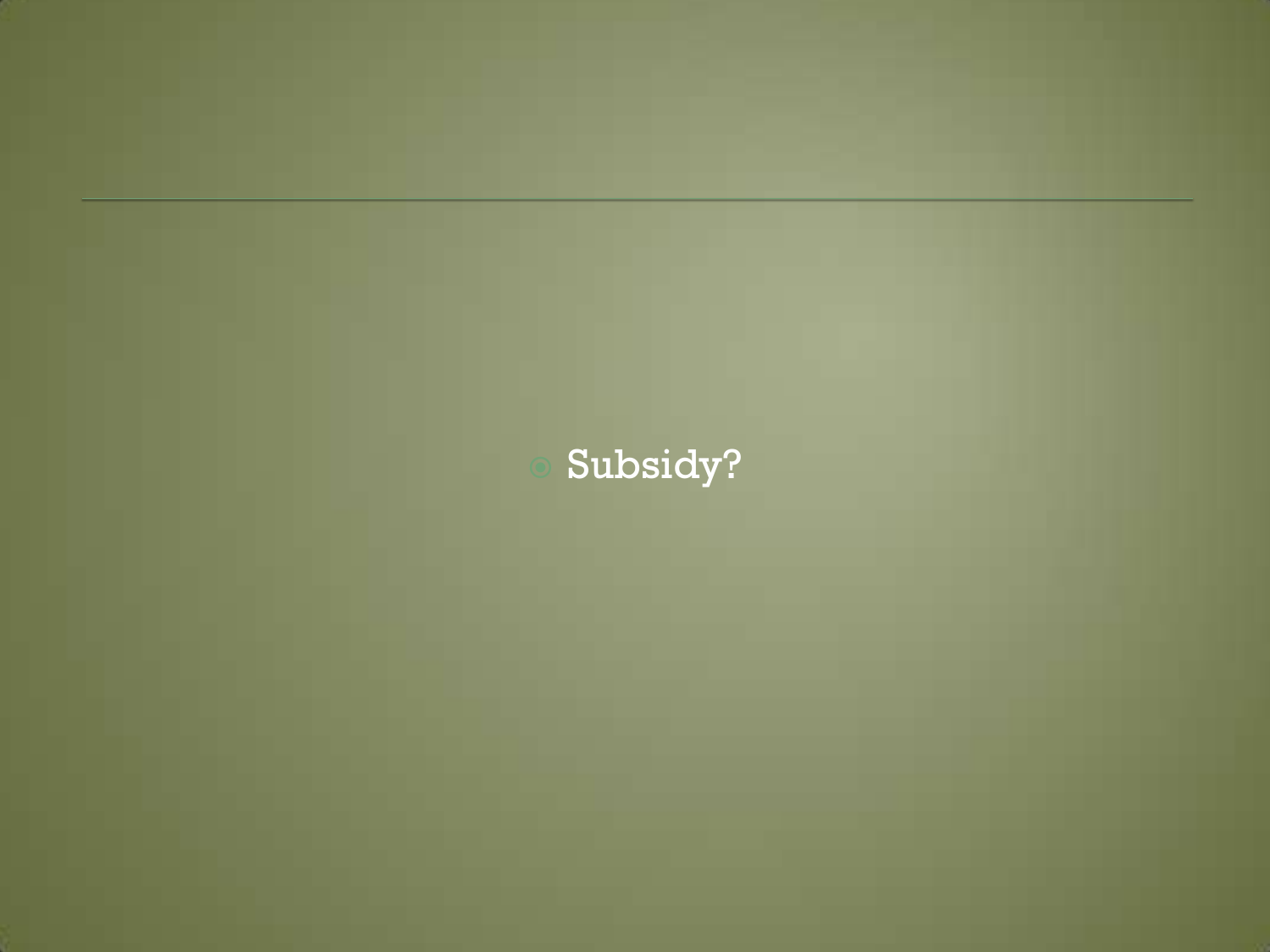# Log Price Comparisons

|                  | <b>Domestic Price / m3</b> |                            | <b>Difference</b>                      |               |
|------------------|----------------------------|----------------------------|----------------------------------------|---------------|
| <b>Species</b>   | <b>BC Coast</b>            | Washington<br><b>State</b> | $\boldsymbol{\boldsymbol{\mathsf{S}}}$ | $\frac{0}{0}$ |
|                  |                            |                            |                                        |               |
| Douglas Fir      | \$58                       | \$94                       | \$36                                   | 61.4%         |
|                  |                            |                            |                                        |               |
| Hemlock          | \$43                       | \$81                       | \$38                                   | 87.9%         |
|                  |                            |                            |                                        |               |
| <b>Red Alder</b> | \$45                       | \$75                       | \$30                                   | 66.7%         |

#### **Second Growth January 2011**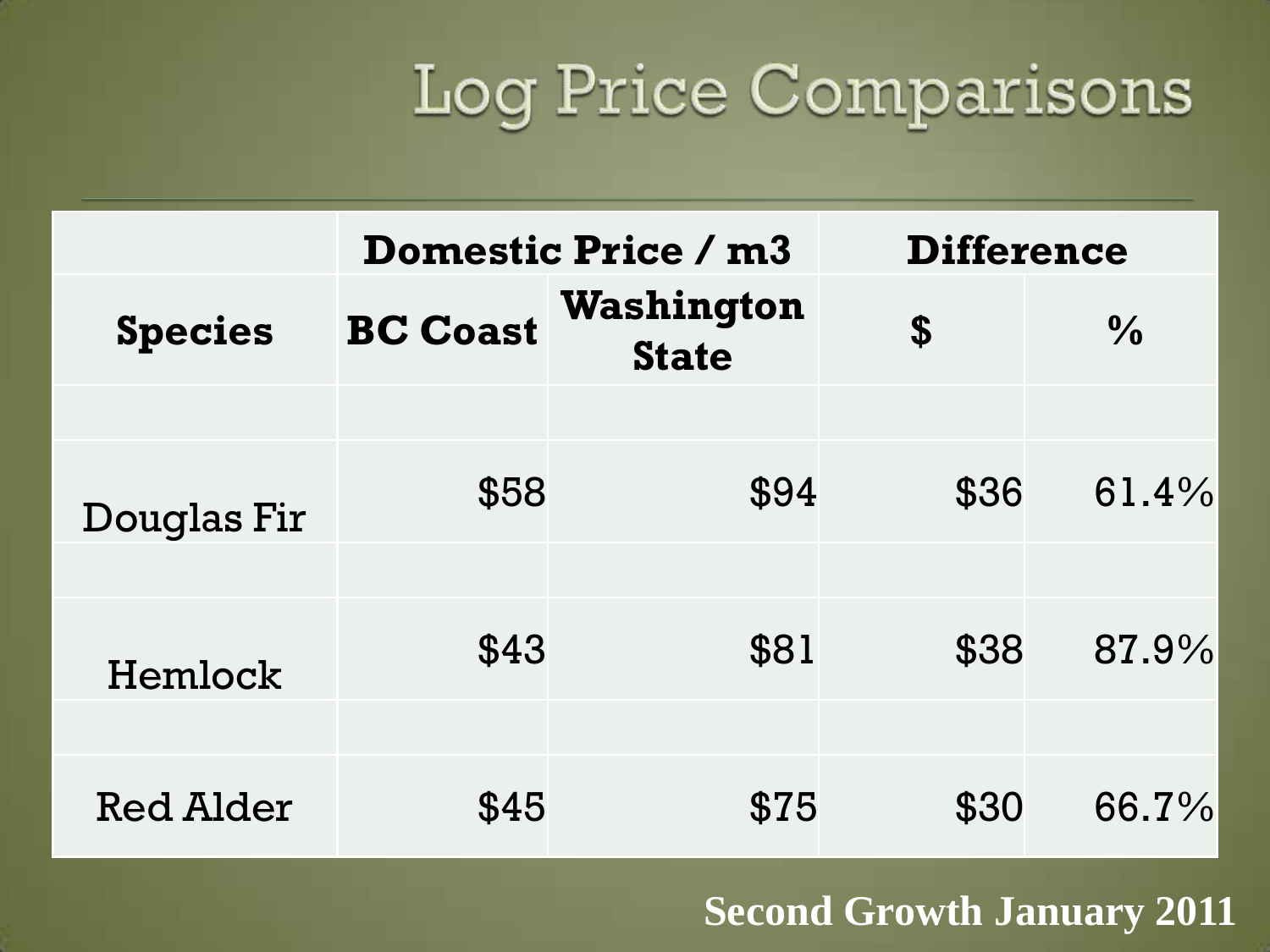**Forest Management Challenges**  Viability of operations Jobs & Communities Reduced Government Revenues Undercut of AAC Lurch management Reduced profits, grim prospects Limited management options……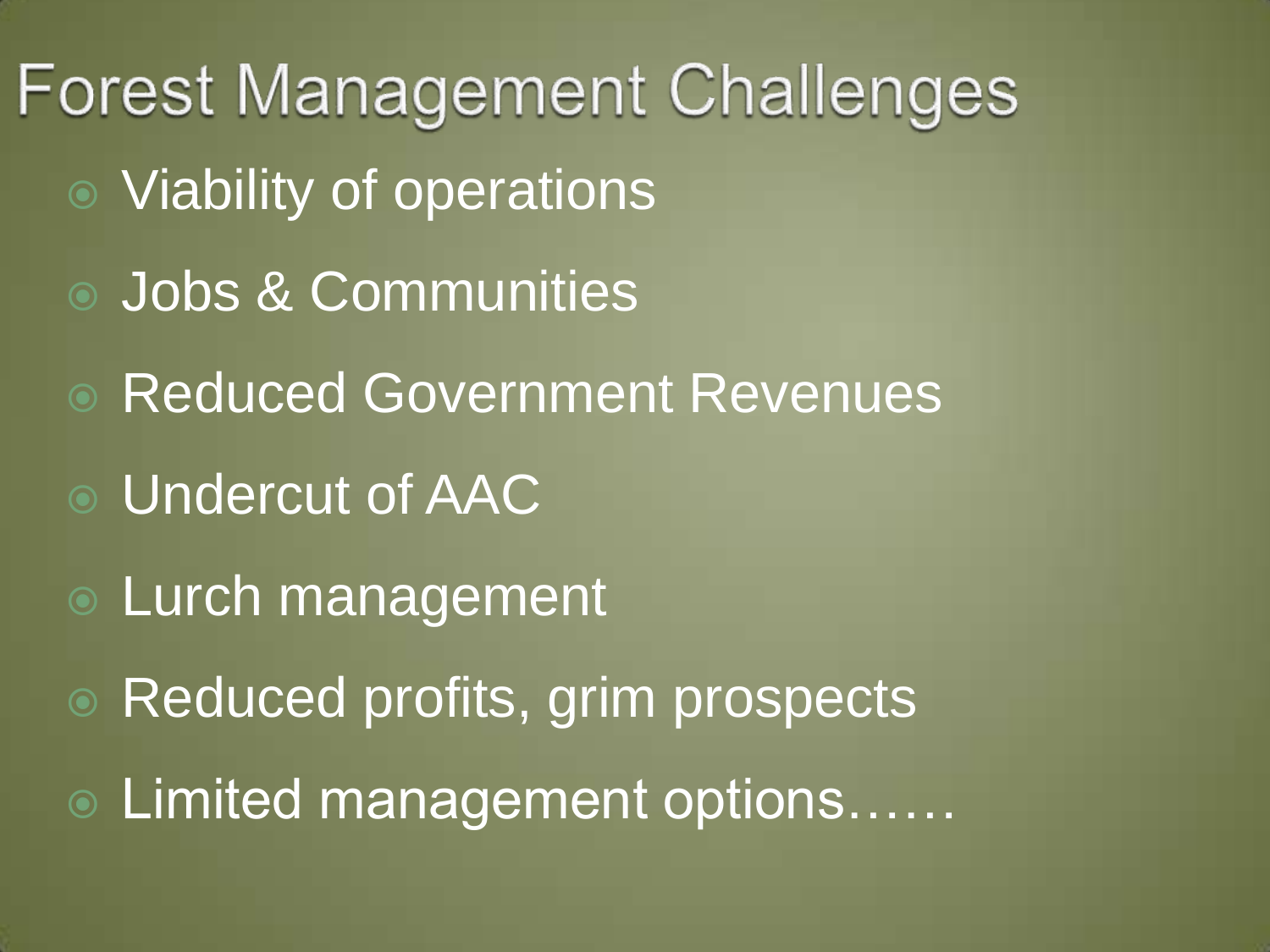Forest Management Challenges.... Reduced confidence Reduced investment ● Reduced recruitment & training Loss of skilled workers to other sectors …Just imagine how increased log values could impact forest management....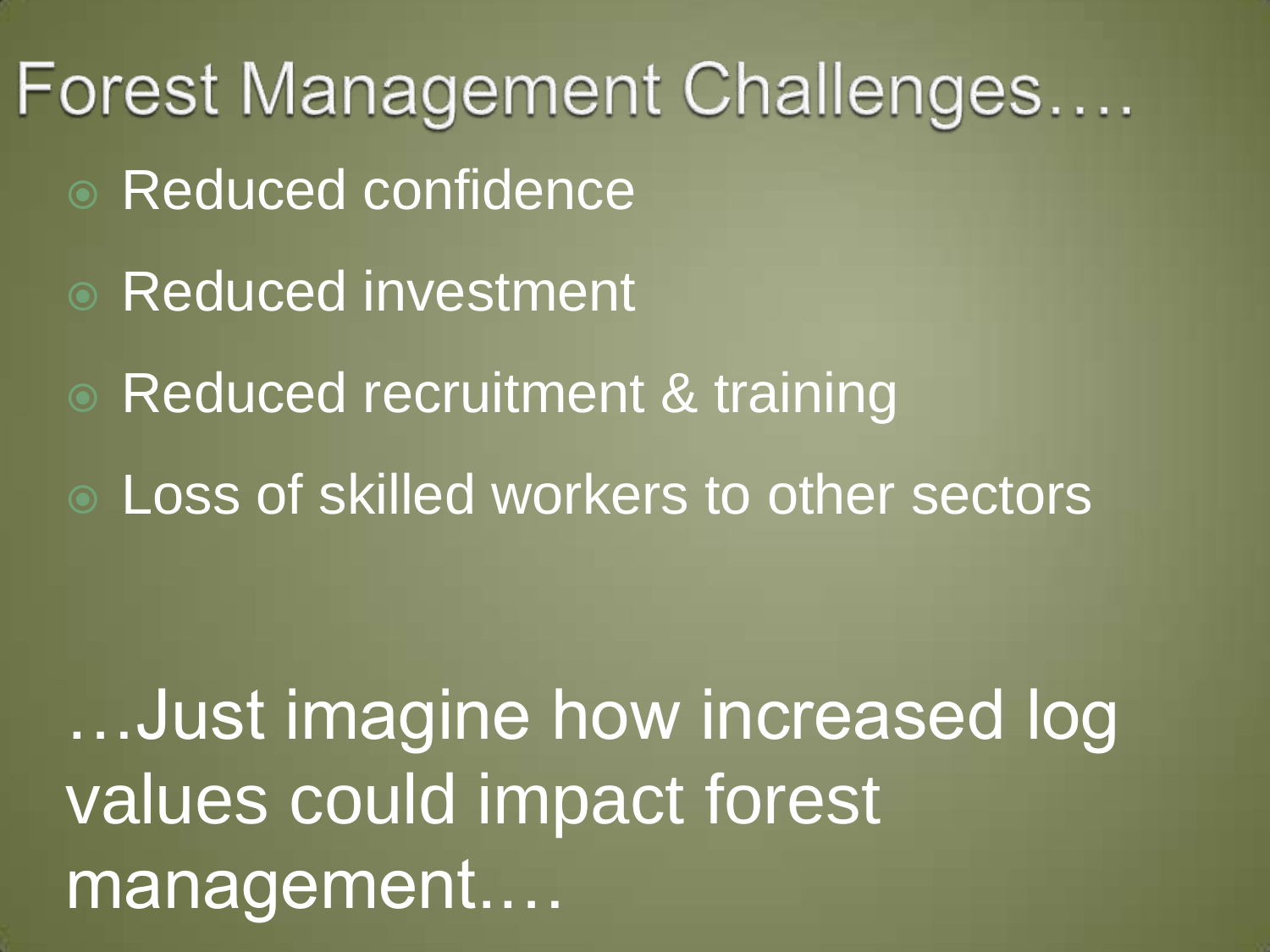# Log Export Myth: "Workers and communities don"t benefit"

**Facts:**



**O**Timber harvesting & haulage **O**Forest protection & forest management **Replanting & silviculture ODumping, sorting, towing,** scaling etc **O** Property taxes

 $\square$  "stumpage" to owner\*

**Where the money from log sales goes**

*\*(includes cost of land, ownership costs, insurance, overhead, interest)*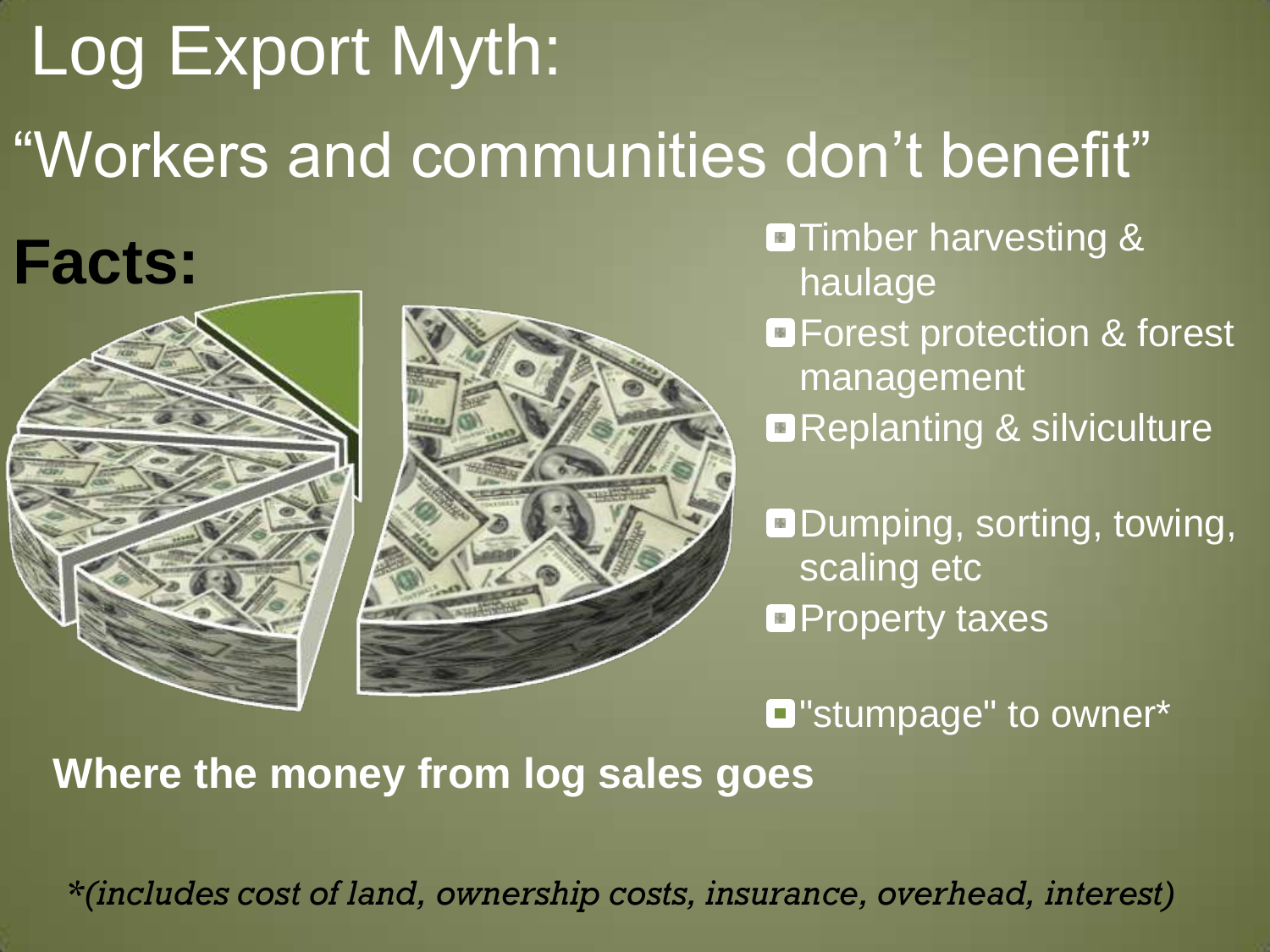# Standing Sales (Stumpage) Comparisons

| Region                                | <b>Market</b>       | \$/m3           |
|---------------------------------------|---------------------|-----------------|
|                                       |                     | <b>Standing</b> |
| <b>Washington State</b><br><b>DNR</b> | <b>Domestic USA</b> | \$24.20         |
|                                       |                     |                 |
| <b>BC Coast Private</b><br>Land       | Asia                | \$23.00         |
|                                       |                     |                 |
| <b>BC Coast Private</b><br>Land       | Domestic BC         | \$0.00          |

**Second Growth January 2011**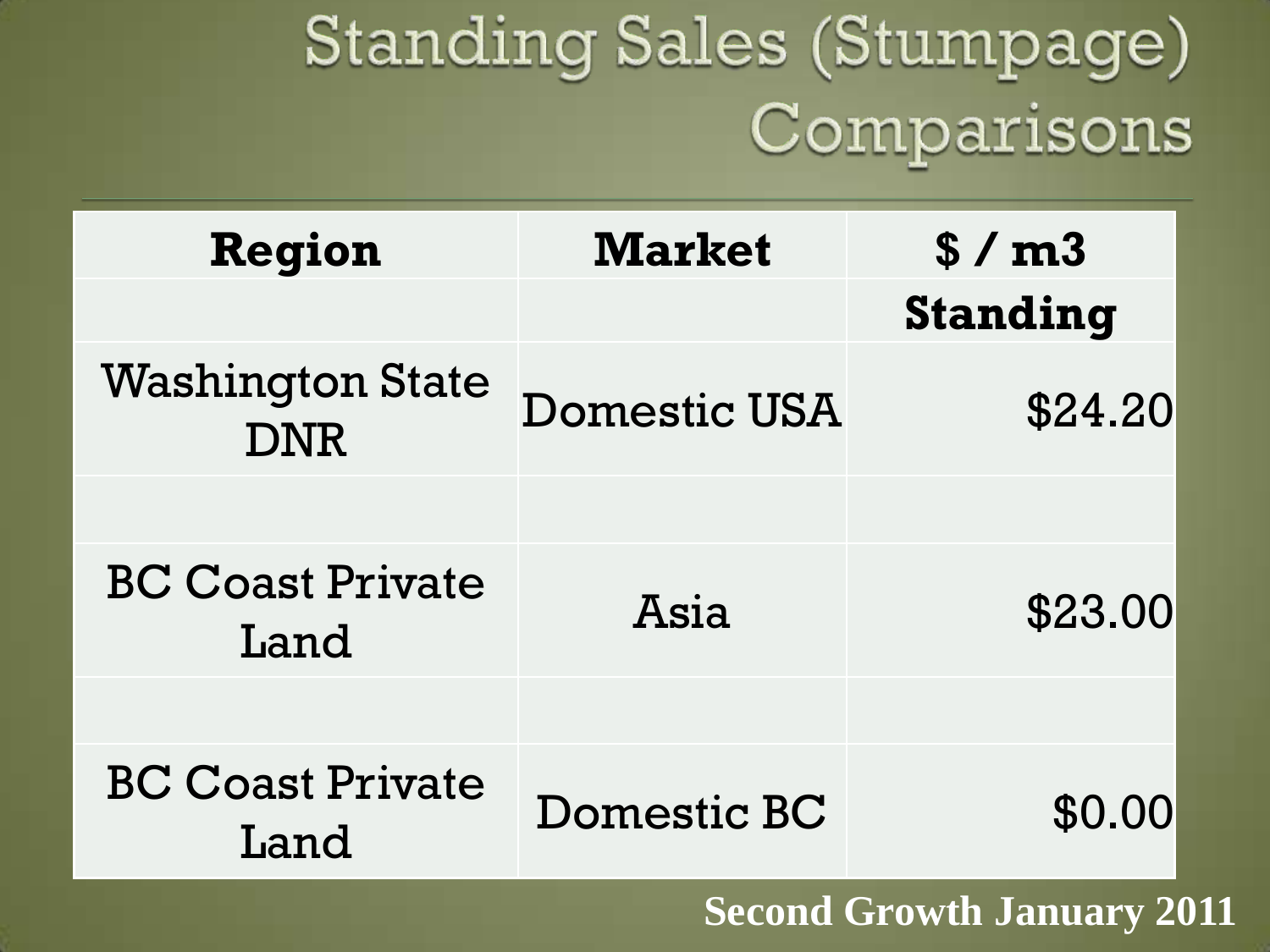# **What Does Government Market** Intervention Accomplish?

1. Reduces competition for fibre. (Tenure system)

**◎ 2. Low stumpage rates for Crown timber.** 

● 3. Isolation from meaningful competition. (Log Export Restrictions)

# = Artificially Low Log Prices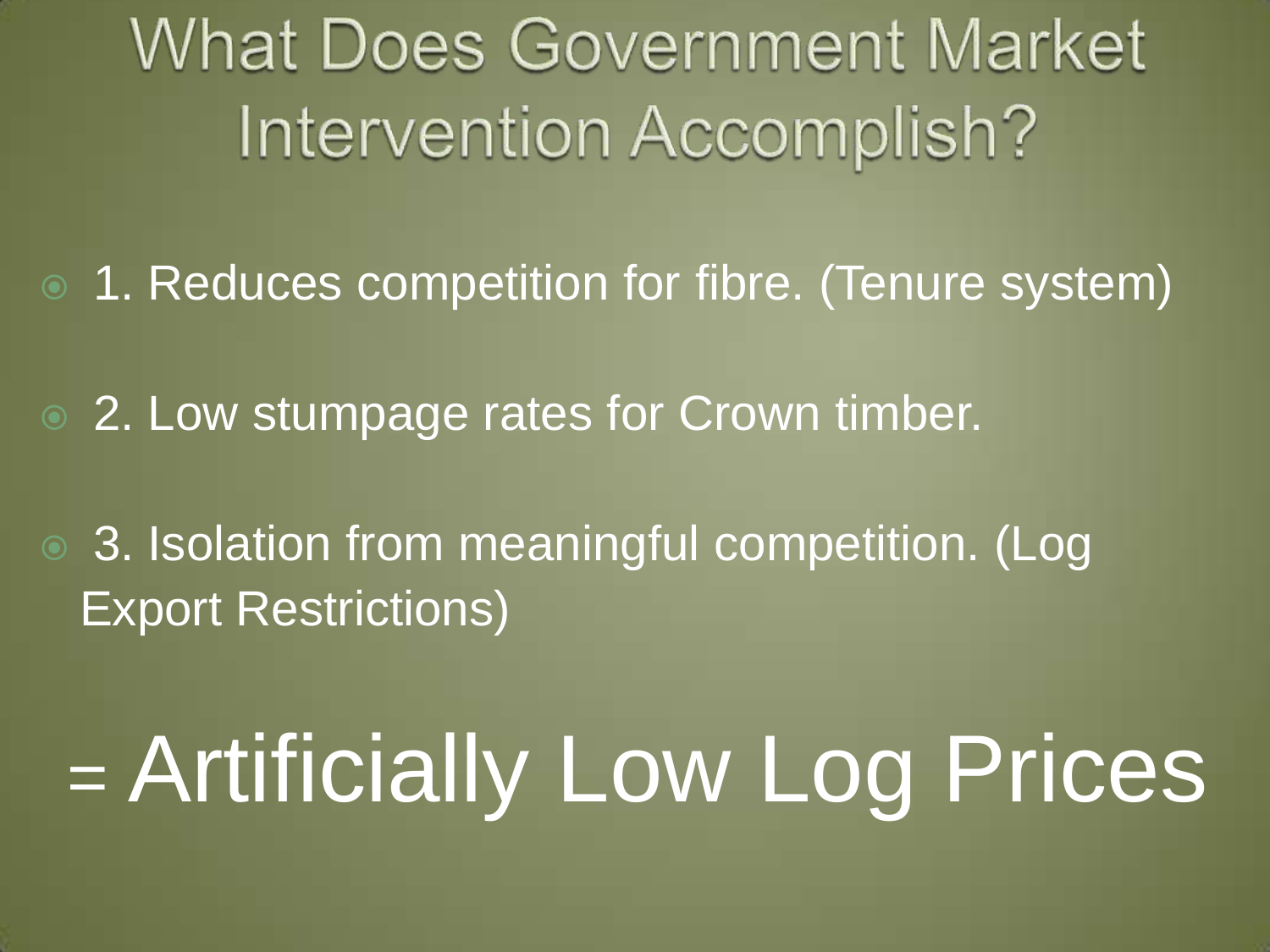# **Export Restrictions Restrict Forestry**

- Have not protected mills (60? closures since 2001)
- Massive public land undercut (> 30mm m3 / year)
- Domestic log market manipulated, artificially low and dysfunctional (why are international prices higher?)
- No-bid BCTS sales (domestic market lower than logging costs)
- Community, First Nations, Woodlot agreements floundering (lack of viable markets)
- Depressed revenue from public forests (MoFR ministry costs exceed public land revenue)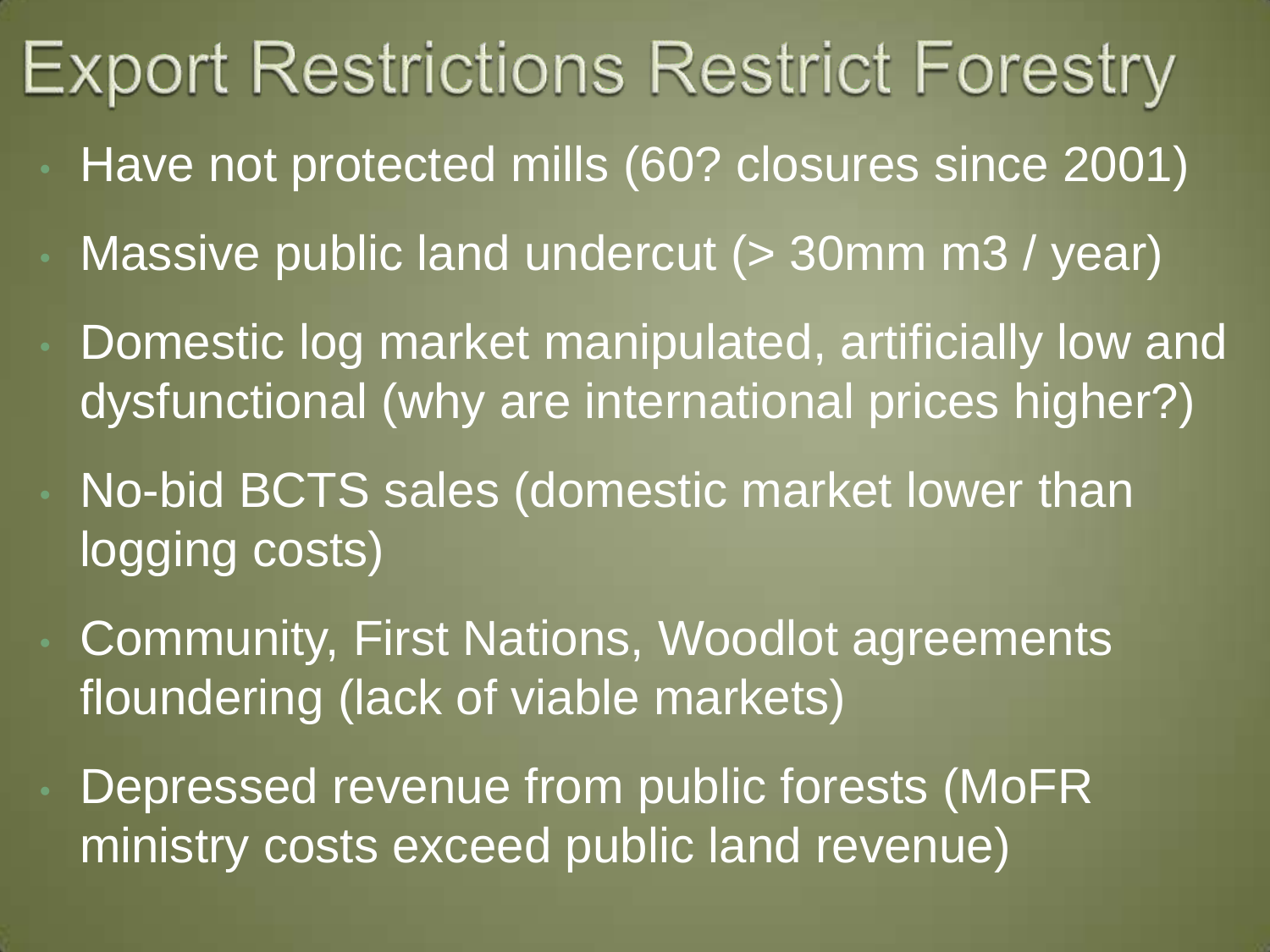# Provincial Land Base



**Crown land: 91 million ha. 95% of BC forest land 90% harvest**

**Private Land: 4 million ha. 5% of BC forest land 10% of BC timber harvest**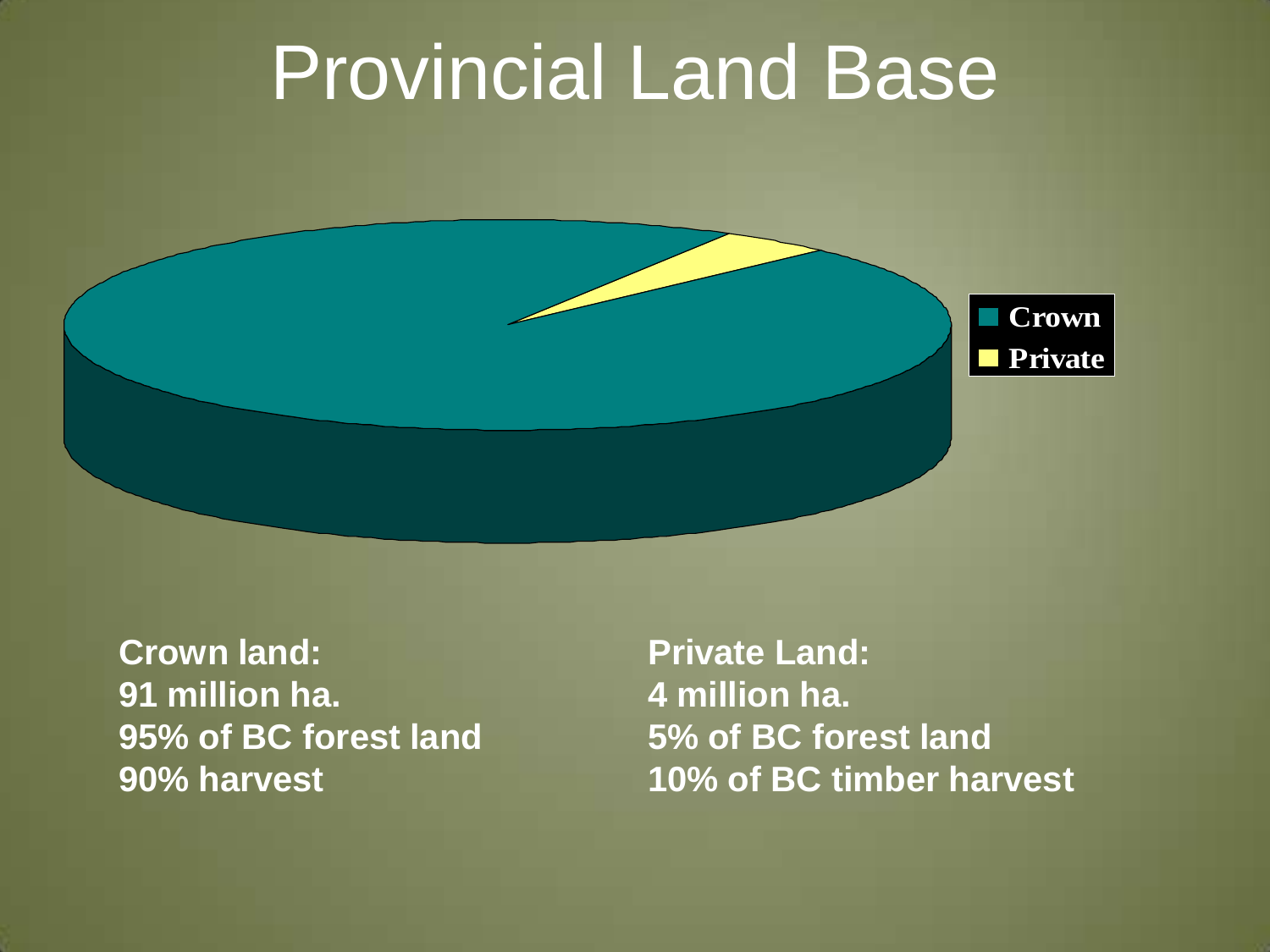# Why are private logs exported?

- Domestic markets unviable, or have disappeared Landowners invest decades to grow trees. Better prices allow for greater reinvestment in land and environment
- Like any business, we need to diversify markets and get best price for products
- Thousands of forestry jobs depend on ability to export
	- some forest stands only become economical to harvest if there is the ability to sell some logs for a price premium from international sales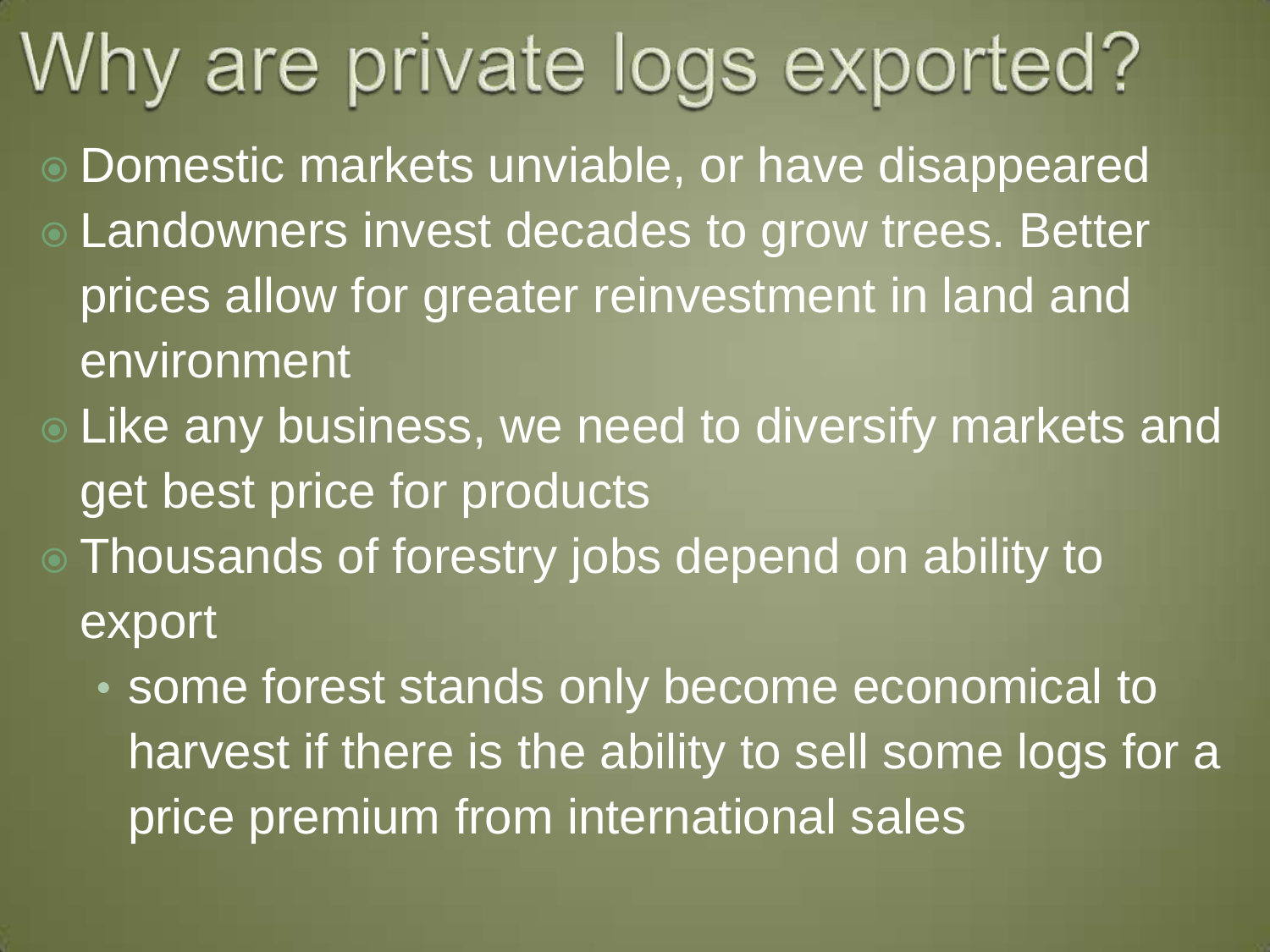### **Log Export Regulations Federal Government Treats BC Differently**

Private log exports unrestricted in other provinces

#### **But in BC Notice 102 applies:**

 Logs must be advertized, offered domestically Logs may be purchased at (lower) domestic prices Only if there is no BC buyer can logs be exported

Delays & process add cost, lower value, deter

buyers.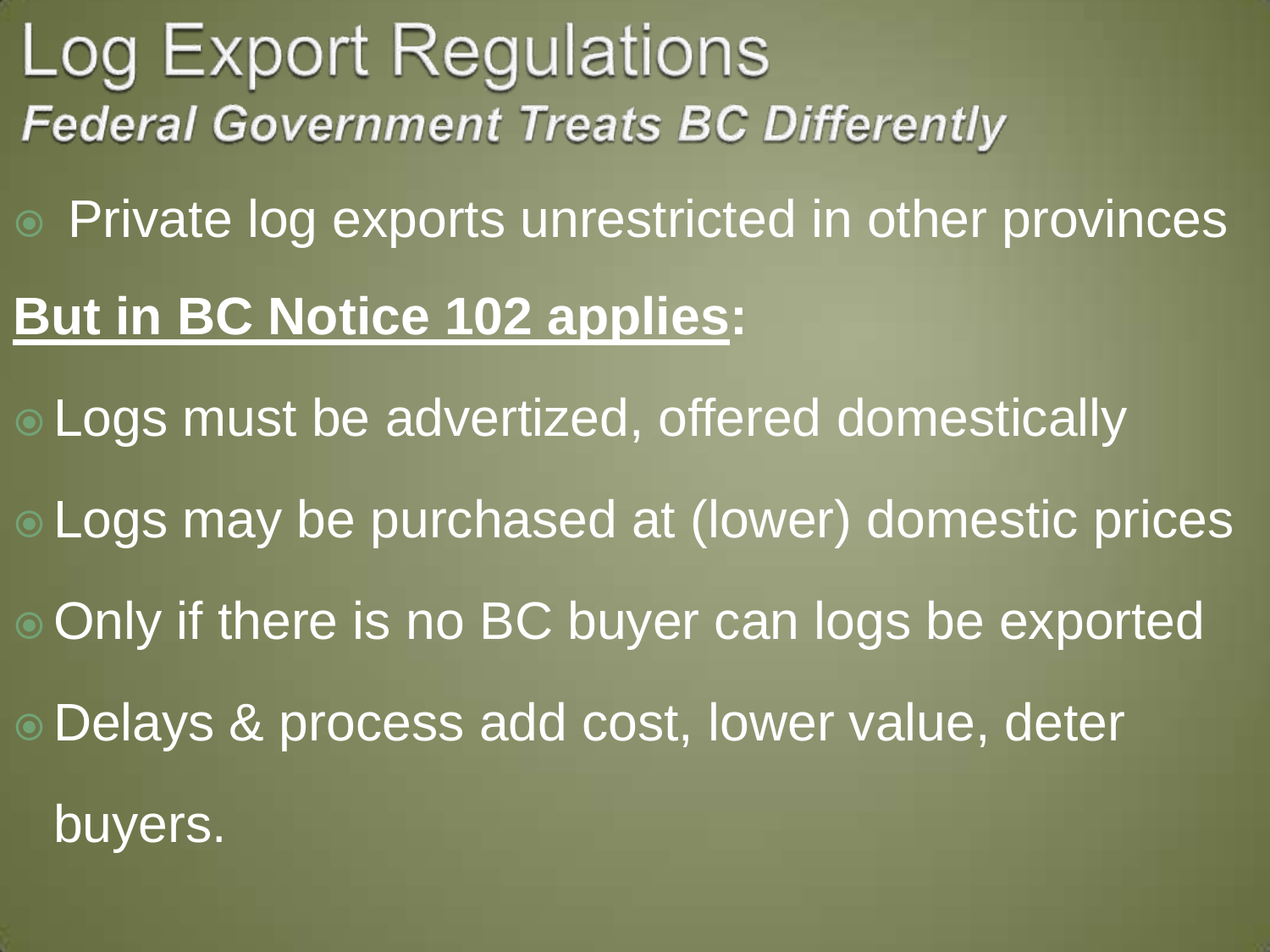# Impact of Notice 102 *Private forestry operations:*

- Unable to diversify markets, provide consistent supply to customers, get best prices home or abroad
- Forced to sell logs to domestic mills below value
- Logs must be scaled for the domestic market and left in the water for weeks while the N. 102 process is followed; the wood is susceptible to damage

*Customers* 

- Deterred from buying logs from BC
- Discount accordingly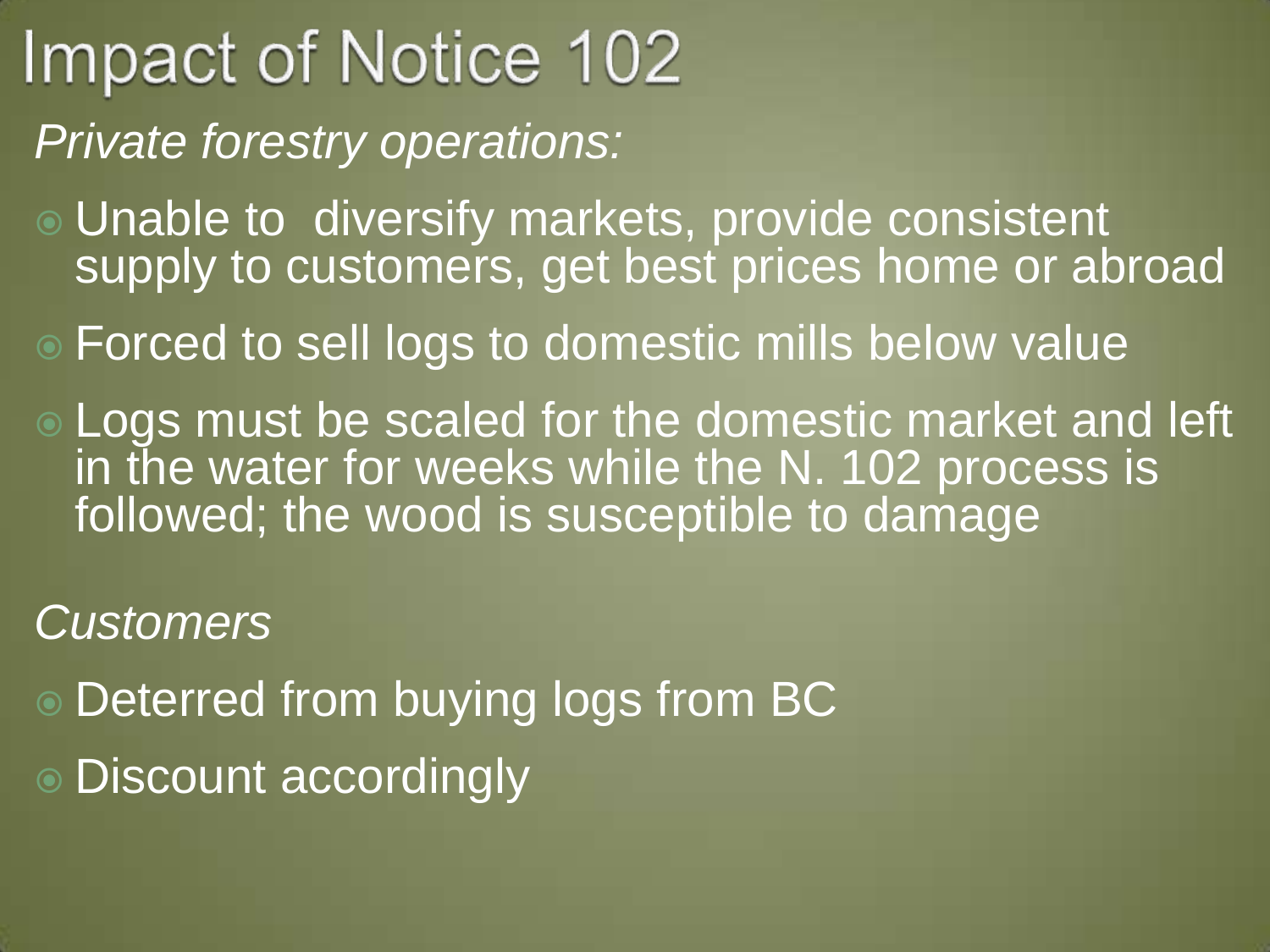

# UNDERCUT

=

# LOG SURPLUS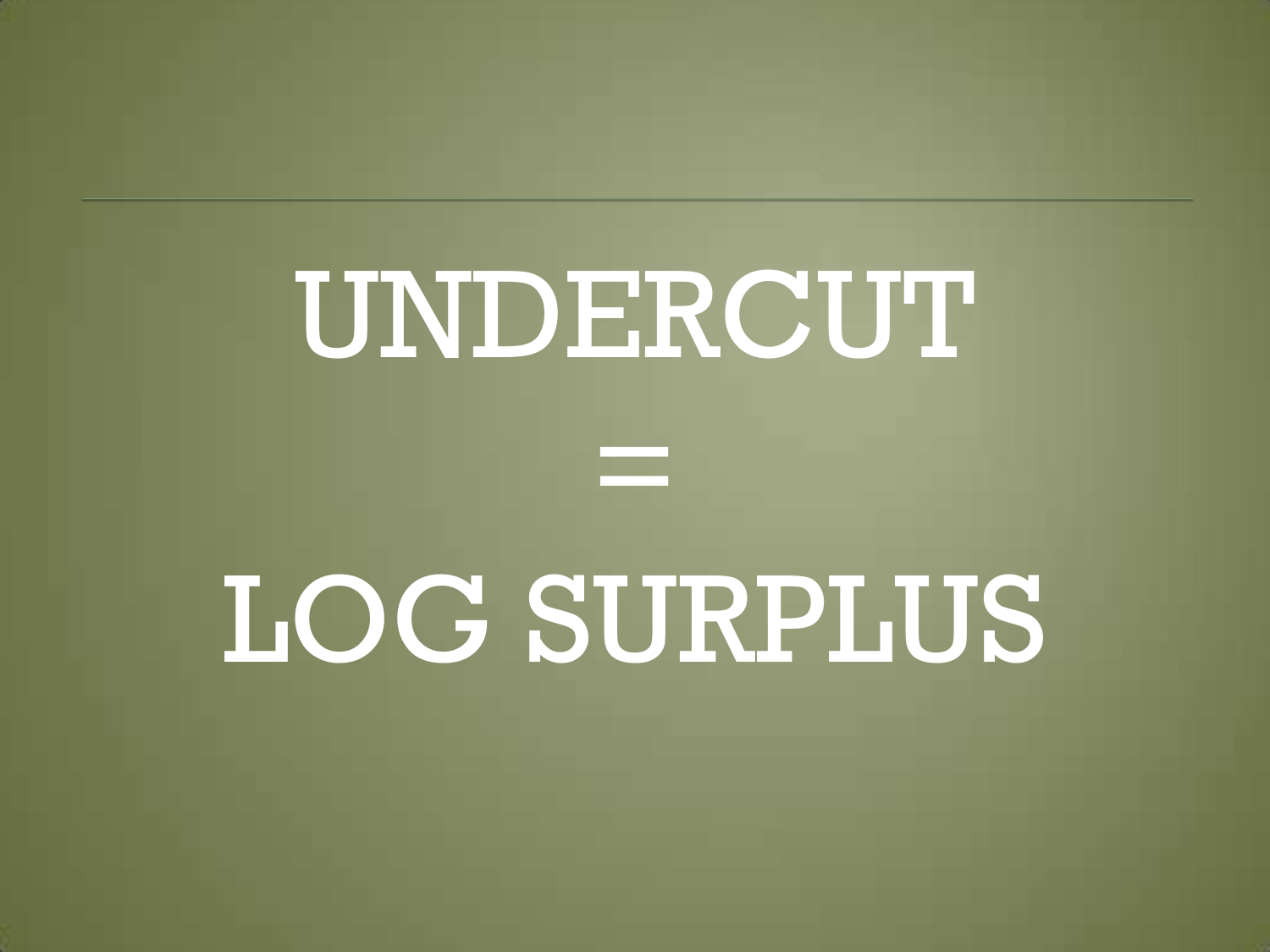# Log Export Myth:

"BC mills close because there is a shortage of timber"

#### **Facts:**

- Huge surplus of timber in BC
- BC is consistently in an undercut position in terms of what it is allowed to harvest on public lands
- Since 1998, the coastal undercut has accumulated to over 3 year's worth of AAC
- BC undercut by >30 million m3 in 2009
- Competitive sawmills survive.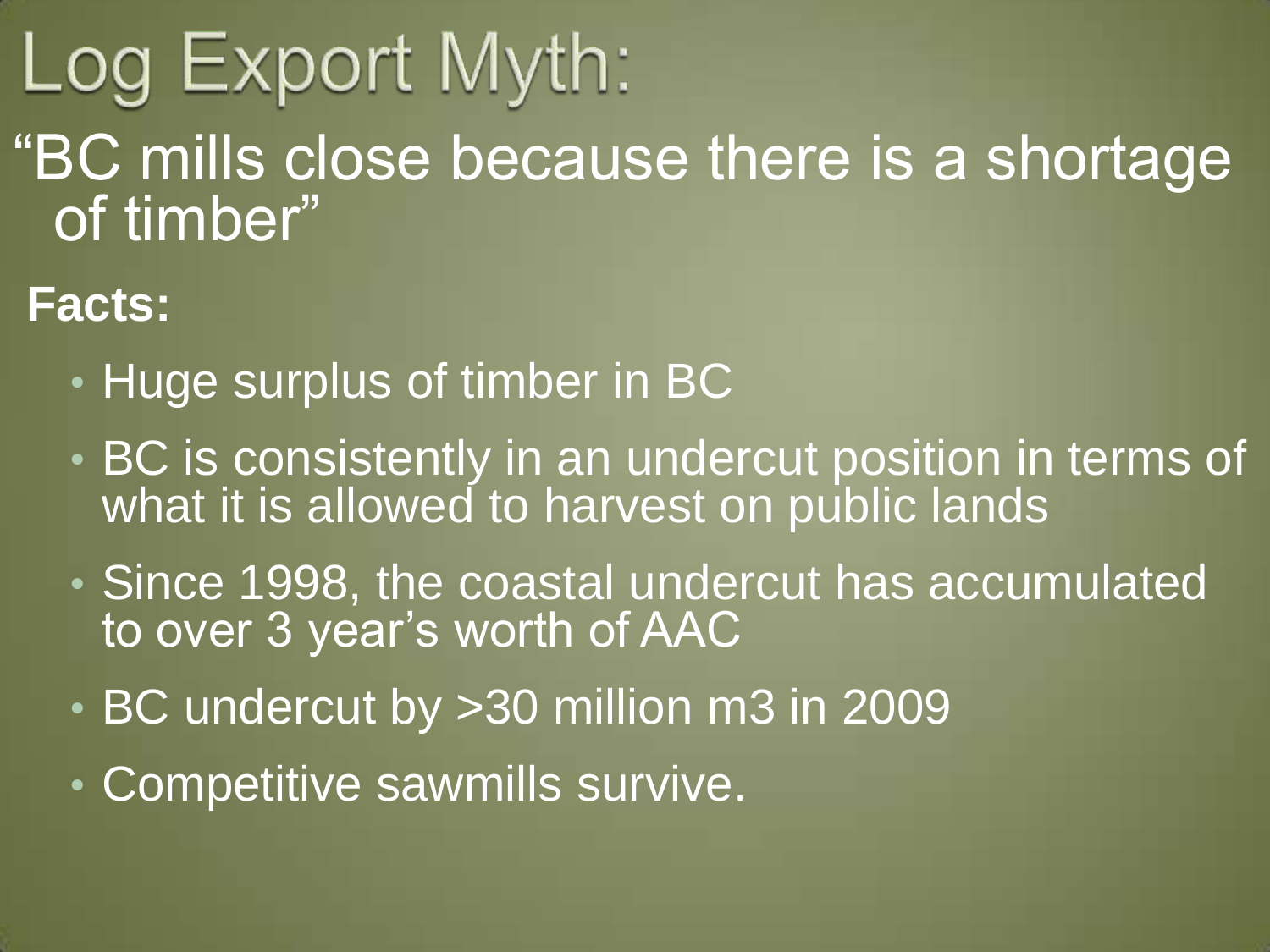# Private Log Exports **vs**. BC Public Land AAC

**Timber** exported from private forest land

**2**

BC public land AAC

**85**

*(in millions of cubic metres, 2008*)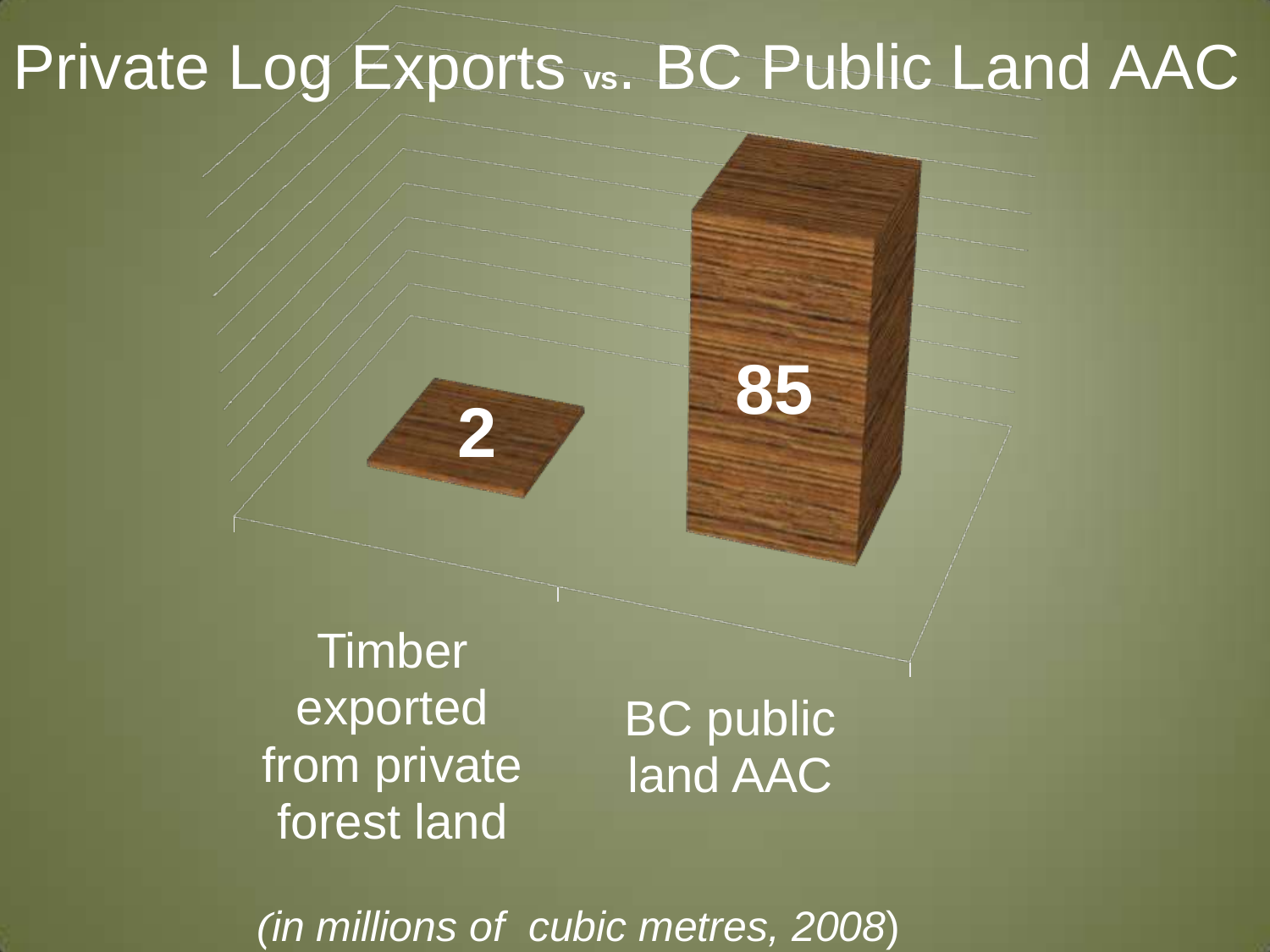# Log Export Myth:

# **"**Exporting a log is exporting a job"

#### Facts:

- Competitive log processors survive
- Log exports keep tree planters, nurseries, forest management crews, loggers, truckers and log handlers working
- Most stable jobs on the BC coast over the past ten years have been on private land
- Domestic log market has collapsed export opportunities are a lifeline to operations
- Without export log markets many stands would be uneconomical to log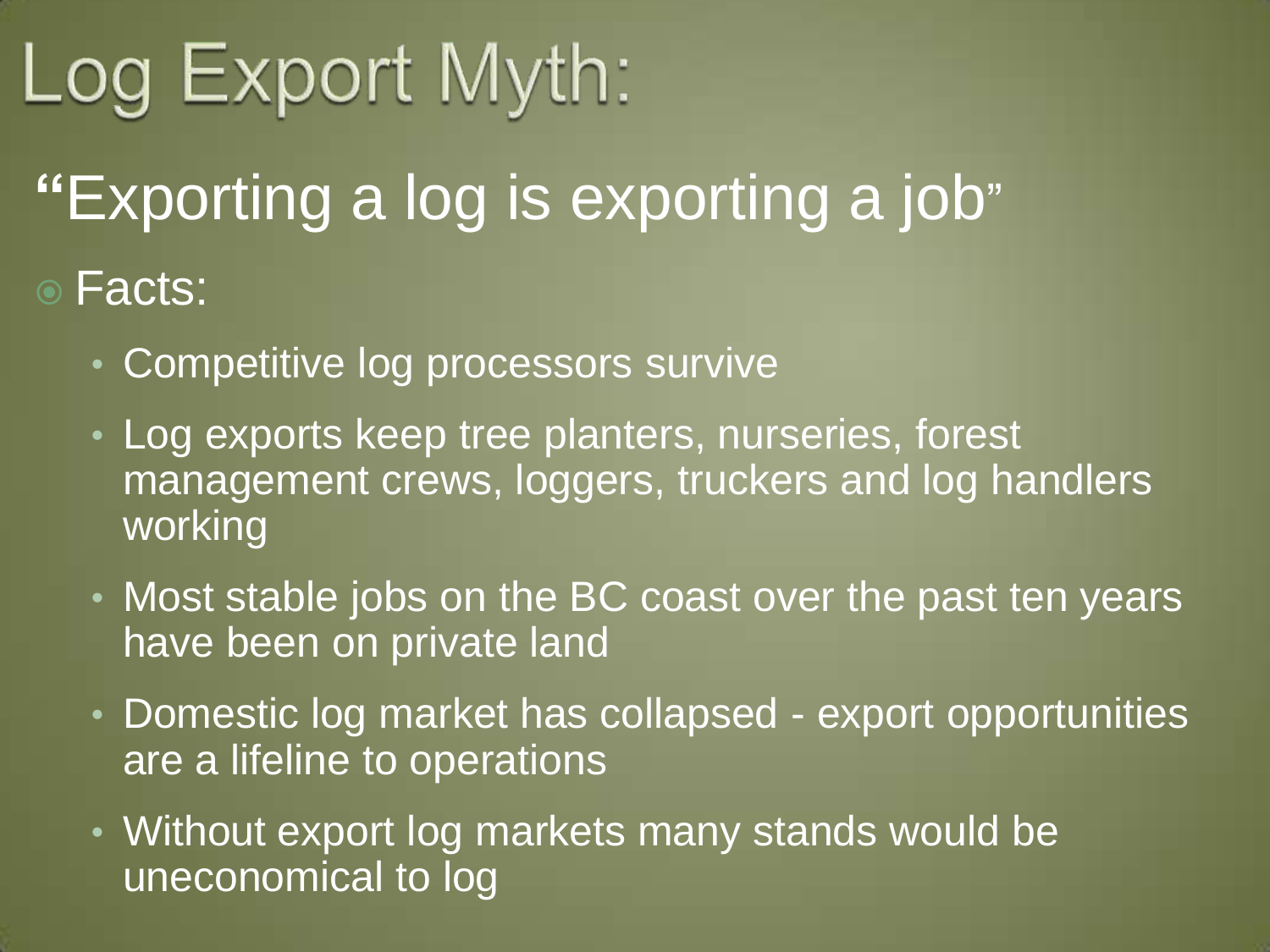"Export restrictions will force customers to buy lumber, not logs " Log Export Myth:



Japan Log Imports 2008, by Source